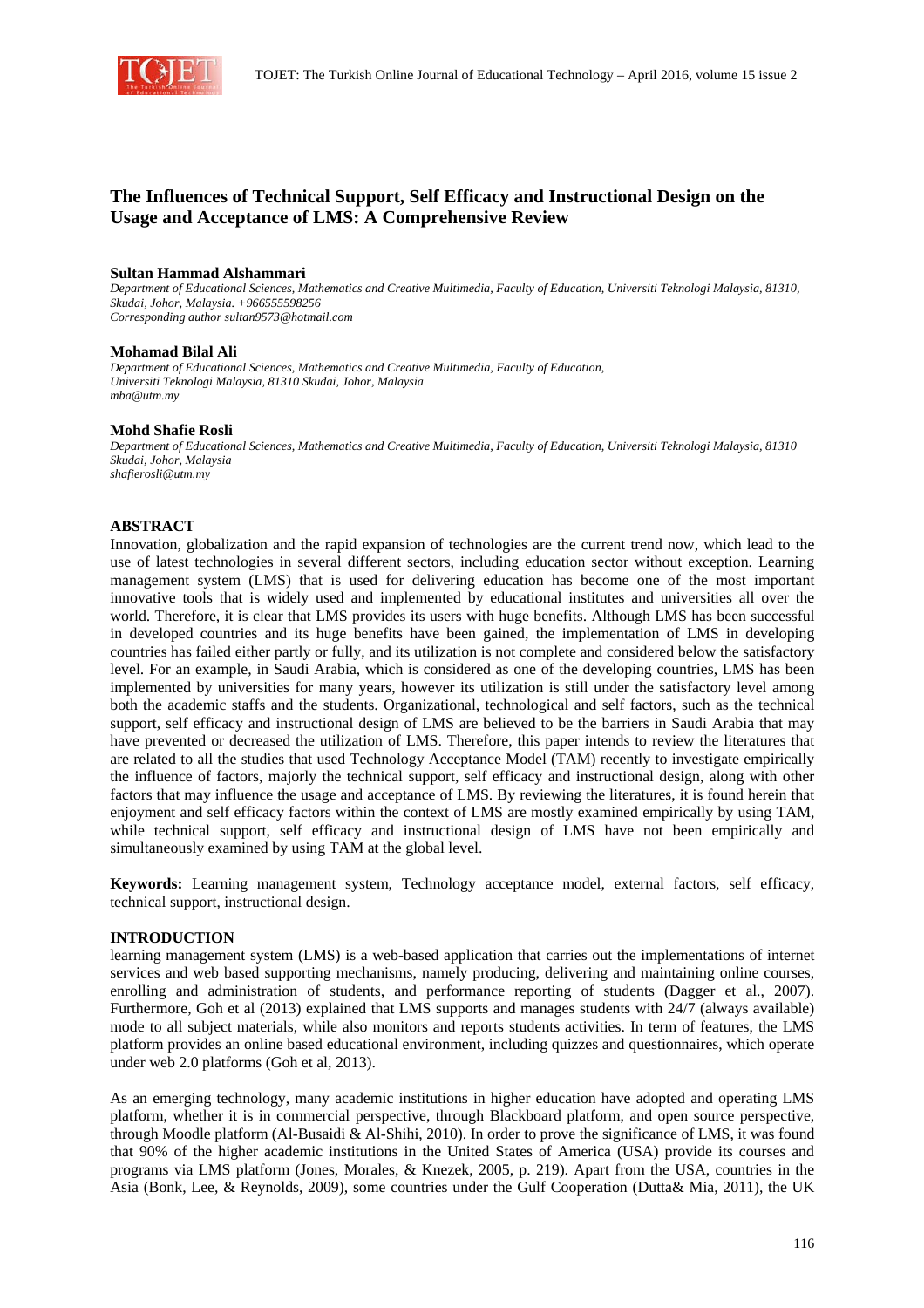

Universities (Walker et al, 2011), and the Australian Universities have increasingly adopted the LMS platform into the operations (Curtis & Lawson, 2001 ; Ellis et al, 2006). Similarly, Middle East countries have realized the promising features of LMS and henceforth actively adopting the platform into the academic systems (Robinson and Ally, 2009). In a more detailed study, Abdallah (2010) reported that 96% of the Arab universities adopted LMS platform as the engine to operate the e-learning services to provide real-time support and learning environments.

Currently, most of the success stories of LMS implementations were limited to the educational institutes in developed countries, where these countries significantly benefitted from the advantages of LMS platform (Paulsen, 2003). However, LMS platform was not widely successful in the developing countries due to not meeting the requirements of a developing nation (Borstorff and Lowe, 2007; Khan et al, 2010; Saeedikiya et al, 2010). Khan et al (2010) reported that the developing countries are still lagging behind in the area of e-services compared to the developed countries, where there are several shortcomings including the limitations of human resources and technical competencies. As a result, the shortcomings lead to a further widening of gap between developed and developing countries toward the implementation of e-services. In a study conducted by Ssekakubo et al (2011), 5 Universities from the region of Africa were considered for the investigation of the underlying problems that induced the failure of LMS platform. The study revealed that low familiarity with LMS platform, insufficient know-how competency of the platform, insufficient support system, and poor marketing strategy were among the reasons that caused the failure of the implementation of the platform.

In other studies in Saudi Arabia, it was found that LMS is adopted and applied in higher academic institutions for many years, but the overall usage of LMS platform is insignificant and hence has not met the required usage level (Woods et al, 2004; Al-Judi, 2011; Bousbahi and Alrazgan, 2015). For LMS platform in Saudi Arabia, the factors that may have prevented the sufficient usage of LMS could be due to organizational, technology and personal barriers, which include the technical support, computer self efficacy and instructional design of LMS platform (Asiri et al, 2012). Therefore, this paper intends to review the recent literatures to investigate on the empirical studies that focused and examined on these particular factors, and how these factors relatively influenced the LMS use and acceptance by using Technology Acceptance Model "TAM". The following section will discuss on the details of TAM and justify on the candidacy of TAM to examine the factors within this review instead of other theories of technology acceptance.

## **Technology Acceptance Model (TAM)**

The founding model of TAM was carried out by Davis (1989), and defined as a theory of information system that models and explains the user perception and acceptance toward a technology. In the exact context of Davis (1989), TAM provides "An explanation of the determinants of technology acceptance that is generally capable of explaining user behavior across a broad range of end-user computing technologies and user populations, while at the same time being both parsimonious and theoretically justified" (Davis, 1989, p. 985).

There are 5 different constructs in the TAM model, namely perceived ease of use "PEU", perceived usefulness "PU", attitude towards use "ATT", behavior intention to use "BI" and actual use "AU". As reported by Davis (1989) on TAM, PU and PEU are internal belief constructs, which are the initial determinants for users to create a positive or negative perception towards a technology. PU can be defined as "the degree to which a person believes that using a particular system would enhance his or her job performance" (Davis, 1989, p.320). PEU can be defined as "the degree to which a person believes that using a particular technology would be free from effort" (Davis 1989, p.320). It is clear from the definitions of PEU and PU that PU has a dependency to PEU, which means that if an individual finds a technology "easy to be used", then the perception towards the technology would be "useful". The overview of TAM Model is illustrated in the following figure.



Figure: the Technology Acceptance Model (TAM) Source: (Davis, Bagozzi & Warshaw, 1989)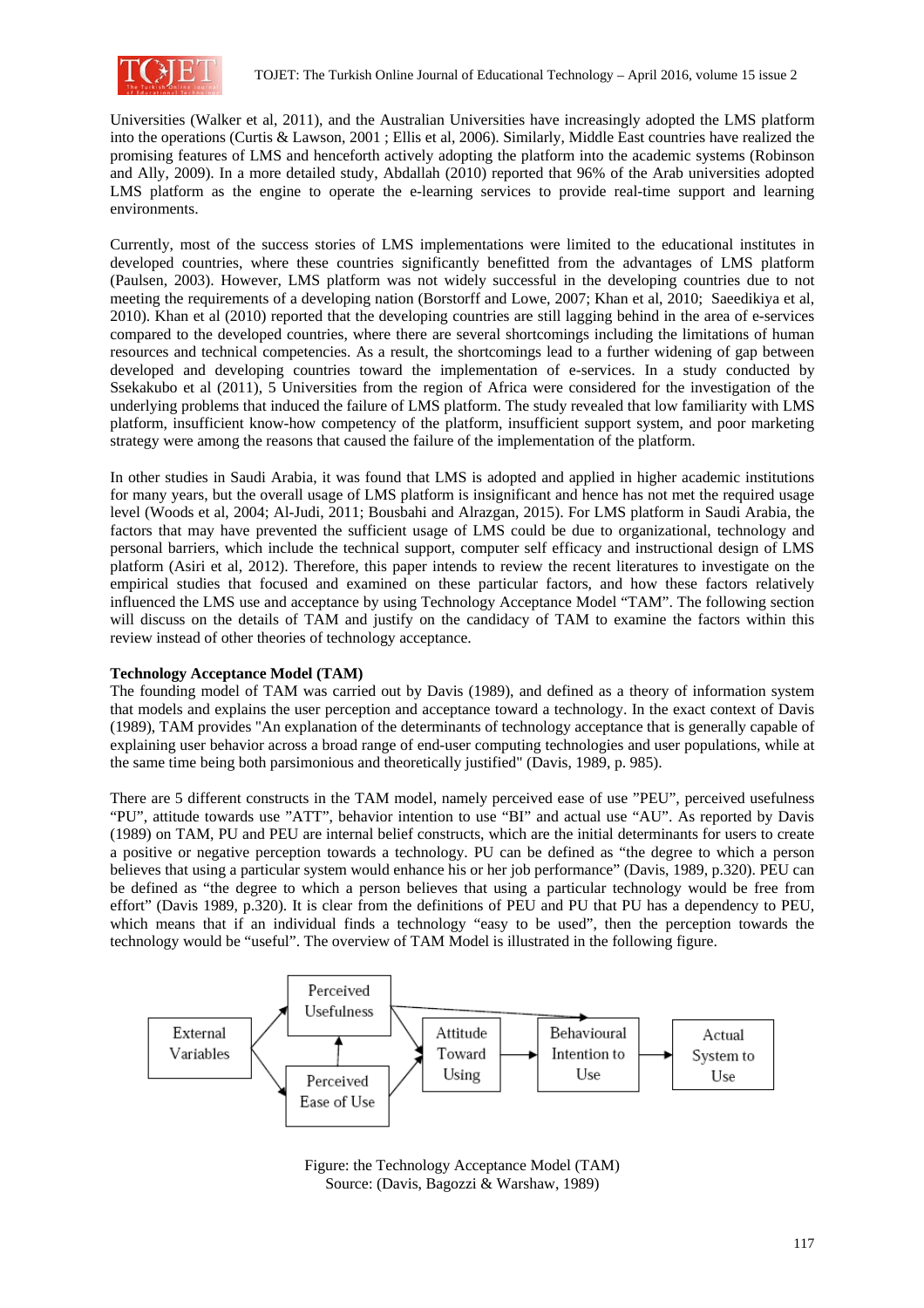

There are theories that provide many different perspectives of users' aspect and acceptance towards a technology. The well known theories that cover users' aspect and acceptance are theory of the diffusion of innovation, theory of planned behavior (TPB), the DeLone and McLean model of IS success[36], and as well as the chosen TAM for the research framework herein. As stated, TAM is picked as the candidate for the research framework herein because the model was found to be widely used, greatly predictive, and directly influences the perception, acceptance and adoption of information technology (Davis, et al., 1989; Venkatesh & Davis, 2000; Venkatesh & Bala, 2008; Al-Busaidi & Al-Shihi,, 2010; Alharbi, Drew, 2014). Furthermore, TAM had been empirically validated and proven to be operated with exceptionally high quality (Chau, 1996; Adams, Nelson & Todd, 1992). TAM is also known for its flexibility towards applications since it can operate with wide range of external variables and dependent variables, namely varying work environment, culture, and various features within worldwide technologies ( Seyal & Rahman, 2007; Chuttur, 2009). Besides, TAM is being widely adopted as the tool to examine the e-learning process, however, currently applying TAM to the LMS application is not a popular research work (Psycharis et al, 2011; as cited in Alharbi and Drew, 2014).Therefore, due to the enormous studies conducted on TAM without covering the essentials for LMS, the proposed investigation will analyse the recent empirical studies on the contribution of external factors toward the usage and acceptance of LMS. Some of the important external factors will be considered for this investigation are self-efficacy, technical support, instructional design and along with other minor factors,

### **The external factors that influence on LMS use**

In this paper, the investigation will primarily focus on the analysis of the recent empirical studies on external factors that influenced LMS via TAM, namely self-efficacy, technical support, instructional design and along with other minor factors. However, it is also important to have a deep understanding of these factors prior to the meta-analysis that will be carried out and discussed in the upcoming sections.

### *Technical support*

Technical support is one of the key external factors, which basically conducted by providing support when required by experts to end-users on software and hardware related products. The support can be carried out through various mediums, while the well known mediums are online, over the phone or fax, help desk, machinereadable method for knowledge bases, remote login, and other least used mediums (Ralph , 1991). In a study conducted by Igbaria (1990), the proposed techniques for technical support were carried out in two directions. The first direction was to support end-users through software tools, relevant documents and manuals, whereas the second direction was through the management support by directly providing large pool of resources.

In an actual e-learning environment, technical support is one of the essential elements that convince end-users to have a positive perception and accept a technology (Hofmann, 2002; Sumner & Hostetler, 1999; Williams, 2002; Sa´nchez et al 2013; Mirani & King, 1994). A very helpful technical support system will create a positive perception among the system users and information technology experts, which will lead to a higher chance of success for a new technology (Igbaria, 1990,; Sa'nchez and Hueros, 2010). Contrarily, a weak support system will be an obstacle for a technology to succeed. For an example, it is believed in Saudi Arabia that the technical support is considered as one of the organizational barriers that may prevent learners from using and accepting LMS (Asiri et al, 2012).

### *Computer self efficacy*

Self-competency of using computers or better known as Computer self efficacy (CSE) is the ability of an individual to perform and organize multitasking actions to achieve the required performance. In this context, efficacy does not only refer to the skills possessed by an individual, but also the method of applying the relevant skills to achieve the desired goal (Bandura, 1986). As reported by Marakas et al (1998), CSE can be categorized as task-specific and general. The Task-specific CSE is the ability of an individual to use any applications or systems in a single generic computer domain, whereas an individual that is able to work on cross-platform computers is known to have the general CSE.

In the CSE domain, literatures revealed that technology acceptance is a primary criterion (Brown, 2002; Miller et al, 2003; Hayashi et al, 2004; Grandon et al, 2005). On the other hand, it was found that individuals who were weak in CSE lose the motivation of carrying out computer related tasks compared to those who were competent in CSE (Compeau and Higgins, 1995).

In the context and applications of LMS, CSE is achieved when an individual could operate and work based on self ability without requiring any external aid. In most cases, end-users with sufficient CSE will likely to have positive perceptions of PEU and PU toward a system. Contrarily, when end-users have lower CSE towards a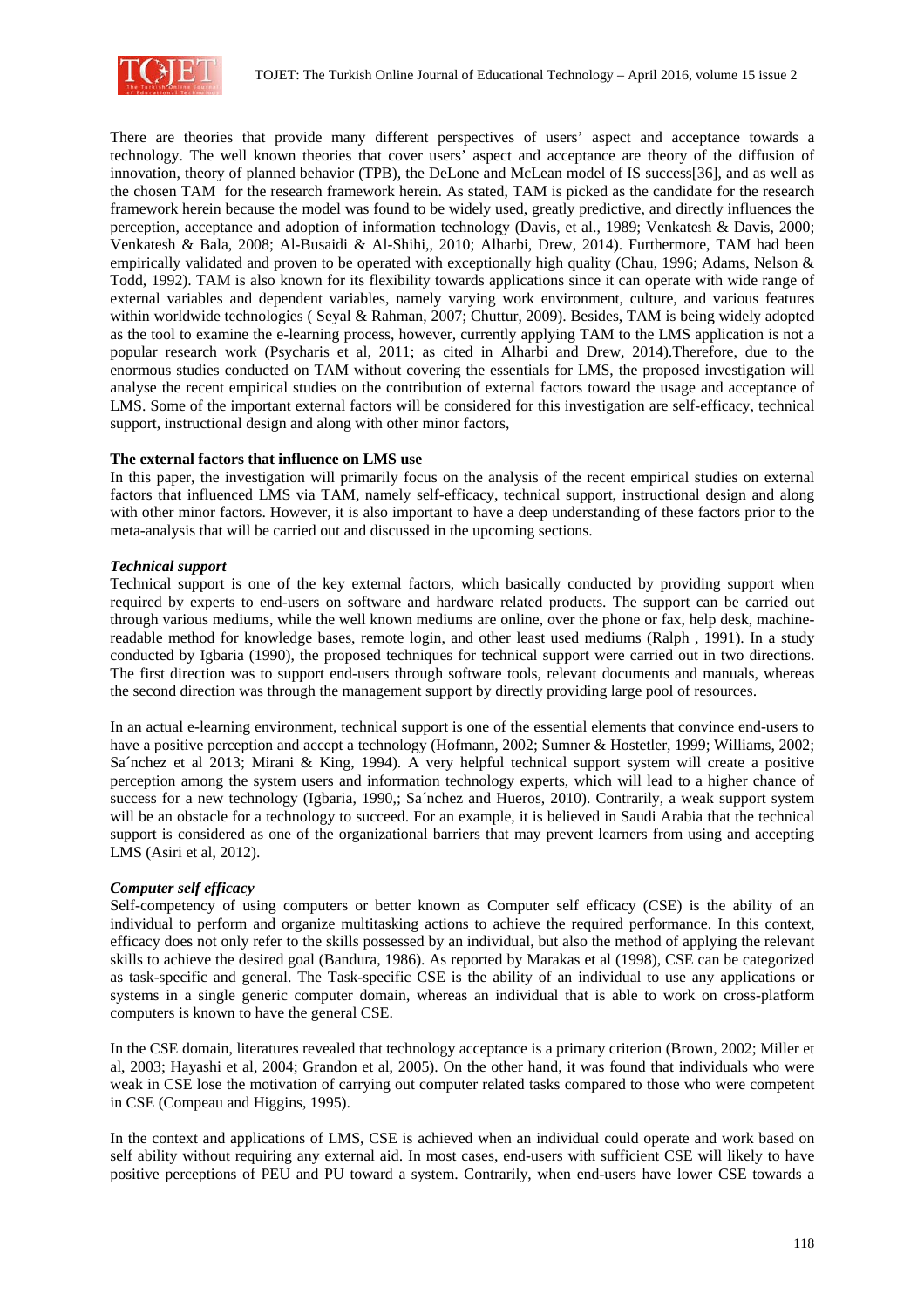

system, considering LMS system within this context, the users' judgment would be either "difficult to use" or "less useful" towards the system.

### *Instructional design*

Instructional design is known as the complete system structuring and design cycle that can be categorized into several layers, namely understanding the desired knowledge, preparing all requirements for design, exhibiting the process of authoring, aligning the prepared materials and the requirement, followed by the evaluations of effectiveness and efficacy toward the material (Seels & Richey, 1994). As reported by Chang (1999) and Barker (2003), the processes of e-learning system design can be similar to a classroom format, where the processes are explaining the course details, followed by its contents, objectives, aims, purposes, and method of evaluation. Most importantly, meticulous considerations should be given to the interactions among students and instructors during the design and development phase of the content of the e-learning system (Picciano, 2001). Therefore, it is important that LMS adopts the instructional interactivities among students and instructors and correlate it with its content.

### **METHODOLOGY**

The review of literature is an objective that requires summarising and analysing critically the related available literature regarding specific topic being studied (Hart, 1998). Its main objective is to make the reader aware of the latest available literature regarding a specific topic and build the basis for achieving another objective, such as the need and justification for carrying out further researches in that specific field. An ideal review of literature involves gathering information regarding a specific topic from many different resources. Literature review should be well written and well structured. It should also take account of a clear selection strategy and research (Carnwell and Daly, 2001). Moreover, the ideal structuring is of utmost importance for enhancing the readability as well as the flow of the review. The use of accurate terminologies is essential, jargons have to be kept to minimum, and the referencing should also be used accurately within the review (Colling, 2003). Therefore, all these aspects have been given due consideration while doing the current review. This study aims to review all the recent published articles that used Technology Acceptance Model (TAM) as the theoretical framework to examine the effects of external factors, namely technical support, computer self efficacy and instructional design of LMS along with any other factors related to the usage and acceptance of LMS. The initial approach adopted to conduct this investigation involves searching through numerous electronic databases, namely ProQuest, Web of science, IEEExplore, digital library and Google scholar. The keywords used to find the related publications include Technology Acceptance Model AND Learning Management System, TAM AND LMS, TAM and elearning Systems. The search process resulted in more than 45 publications, which of only 12 are chosen as these papers were falling within the scope of the topic and were meeting the following criteria: 1- The study should use Technology Acceptance Model (TAM) to examine the influence of any external factors on LMS usage and acceptance, and 2- All studies should be published within the period of 2010 to present. By carrying out in-depth reading of the papers, combined with notes and discussions on TAM as well as the external factors that are mainly focusing on technical support, self efficacy, and instructional design along with other used factors, the influencing mechanisms on the usage and acceptance of LMS are summarised. The next section will present the results of the review, and will be followed by the discussions.

| Result |  |
|--------|--|
|        |  |

|                | 116301L |                                                              |                                    |                              |                              |                                |                                                                           |                                                                                                                                                                                                                                   |
|----------------|---------|--------------------------------------------------------------|------------------------------------|------------------------------|------------------------------|--------------------------------|---------------------------------------------------------------------------|-----------------------------------------------------------------------------------------------------------------------------------------------------------------------------------------------------------------------------------|
| N              | vear    | Author/s                                                     | <b>Location</b>                    | <b>Technica</b><br>l support | Computer<br>self<br>efficacy | <b>Instructional</b><br>design | <b>Other External</b><br>factors used in<br>the study                     | The purpose of the<br>research/scope of the<br>study                                                                                                                                                                              |
| 1              | 2010    | Al-hawari<br>and<br>Mouakket                                 | United<br>Arab<br>Emirate<br>"UAE" | $\times$                     | $\times$                     |                                | Enjoyment                                                                 | To show the significance<br>of TAM's original factors<br>with some external factors<br>"enjoyment"<br>οf<br>on<br>students'<br>and<br>usage<br>acceptance of LMS                                                                  |
| $\overline{c}$ | 2011    | Almarashde<br>Sahari,<br>h.<br>Zin,<br>Mat<br>and<br>Lambadi | Malaysia                           | $\times$                     | $\times$                     | $\times$                       | None, the authors<br>only<br>used<br>the<br>original constructs<br>of TAM | To examine the influence<br>of original TAM factors on<br>students and instructors'<br>use of LMS, and to test the<br>applicability of TAM                                                                                        |
| 3              | 2012    | $Al-$<br>Aulamie,<br>Mansour,<br>Daly,<br>and<br>Adjei       | <b>UK</b>                          | $\times$                     | $\times$                     | $\times$                       | Enjoyment<br>and<br>computer<br>playfulness                               | Relying on TAM, this<br>study aimed to propose an<br>extended<br>model<br>to<br>investigate the influence of<br>enjoyment,<br>computer<br>playfulness<br>on<br>undergraduate<br>and<br>postgraduate, and students'<br>use of LMS. |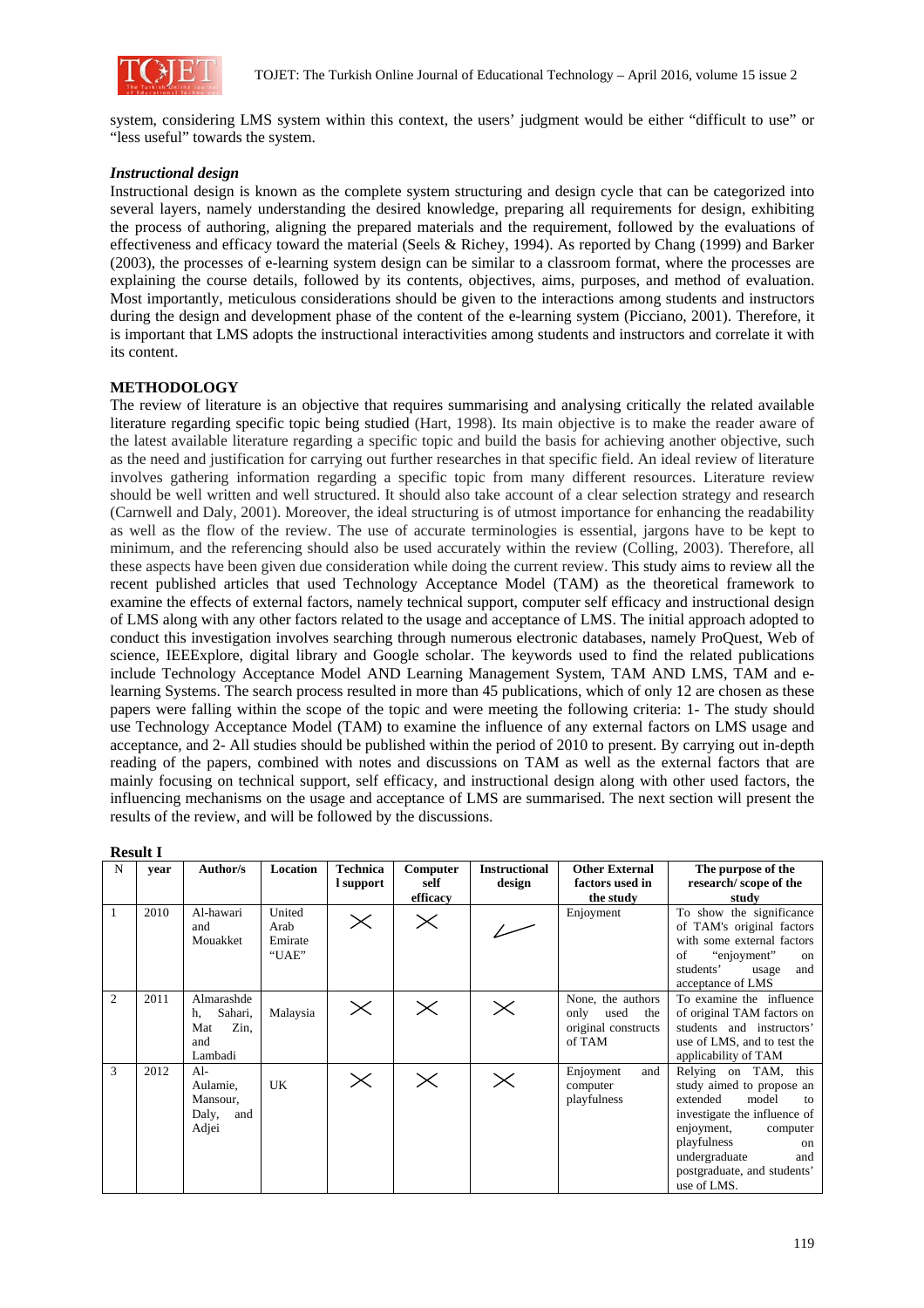

| 4              | 2013 | Sa'nchez,<br>Hueros and<br>Ordaz           | Spain            |          |                          | $\times$ | None                                                               | to investigate the factors of<br>technical support and self<br>efficacy that determine the<br>acceptance of LMS among<br>students                                                                    |
|----------------|------|--------------------------------------------|------------------|----------|--------------------------|----------|--------------------------------------------------------------------|------------------------------------------------------------------------------------------------------------------------------------------------------------------------------------------------------|
| 5              | 2013 | Cheng                                      | Taiwan           | $\times$ | $\times$                 | $\times$ | Interactivity<br>and<br>enjoyment                                  | To examine the influence<br>interactivity<br>οf<br>and<br>enjoyment<br>factors<br>on<br>students' intentions to use<br>and the actual application<br>of LMS                                          |
| 6              | 2013 | COȘKUNÇ<br>AY<br>and<br>ÖZKAN              | Turkey           | $\times$ |                          | $\times$ | Technology<br>complexity,<br>compatibility and<br>subjective norms | To examine the factors of<br>technology<br>complexity,<br>compatibility<br>and<br>subjective<br>norms<br>on<br>academics' intention to use<br>and the application of<br>LMS.                         |
| $\overline{7}$ | 2014 | Alharbi and<br>Drew                        | Saudi<br>Arabia  | $\times$ | $\times$                 | $\times$ | <b>LMS</b><br>usage<br>experience<br>and<br>job relevance          | To propose an extended<br>TAM model, and examine<br>the influence of LMS<br>usage experience and job<br>relevance<br>toward<br>the<br>academics'<br>intention of<br>using LMS.                       |
| 8              | 2014 | Majdalawi,<br>Almarabeh<br>and<br>Mohammad | Jordan           | $\times$ | $\times$                 | $\times$ | GPA.<br>academic<br>year,<br>and faculty                           | To examine the influence<br>of some external factors,<br>including GPA, academic<br>year,<br>and faculty on students'<br>intention of using LMS                                                      |
| 9              | 2014 | Juhary                                     | Malaysia         | $\times$ | $\times$                 | $\times$ | None, the author<br>used the original<br>constructs<br>of<br>TAM   | To<br>investigate<br>the<br>influence of the original<br><b>TAM</b><br>constructs",<br>including both PEU and<br>PU on students' intention<br>of using LMS.                                          |
| 10             | 2015 | Bousbahi<br>and<br>Alrazgan                | Saudi<br>Arabia  |          | $\times$                 | $\times$ | Motivation,<br>load<br>anxiety                                     | To examine the influences<br>of motivation, technical<br>support and load anxiety<br>on academics' usage and<br>acceptance of LMS                                                                    |
| 11             | 2015 | Shin<br>and<br>Kang                        | South<br>Korea   | $\times$ |                          | $\times$ | System<br>accessibility<br>and<br>subjects norms                   | To<br>investigate<br>the<br>influence<br>οf<br>system<br>accessibility and subjects<br>norms on students' usage<br>and acceptance of LMS<br>through<br>the<br>mobile<br>learning platform            |
| 12             | 2015 | Fathema,<br>Shannon<br>and ross            | United<br>states | $\times$ | $\overline{\phantom{a}}$ | $\times$ | System<br>quality<br>facilitation<br>and<br>condition              | To investigate the factors<br>of system quality, self<br>efficacy and facilitation<br>condition that influenced<br>the academics' intention to<br>and<br>the<br>actual<br>use<br>application of LMS. |

As indicated in the table I, there are interests in investigating the factors that may have influenced the usage and acceptance of LMS by applying TAM. In the year of 2015, there were three studies that examined the influences of external factors on the usage and acceptance of LMS (Fathema et al 2015; Shin and Kang 2015; Bousbahi and Alrazgan 2015). These studies revealed the trend and value of using TAM to extend and investigate the LMS empirically into several different factors. Some of these studies focused the investigation of the influence of the external factors on the usage and acceptance of LMS towards academic members, students, or both. Furthermore, only two particular articles used the original TAM constructs of PEU and PU to examine the impacts on the usage and acceptance of LMS. Rest of the articles used TAM and extended it to include other external factors that influenced the usage and acceptance of LMS. The following section will elaborate the results into more details.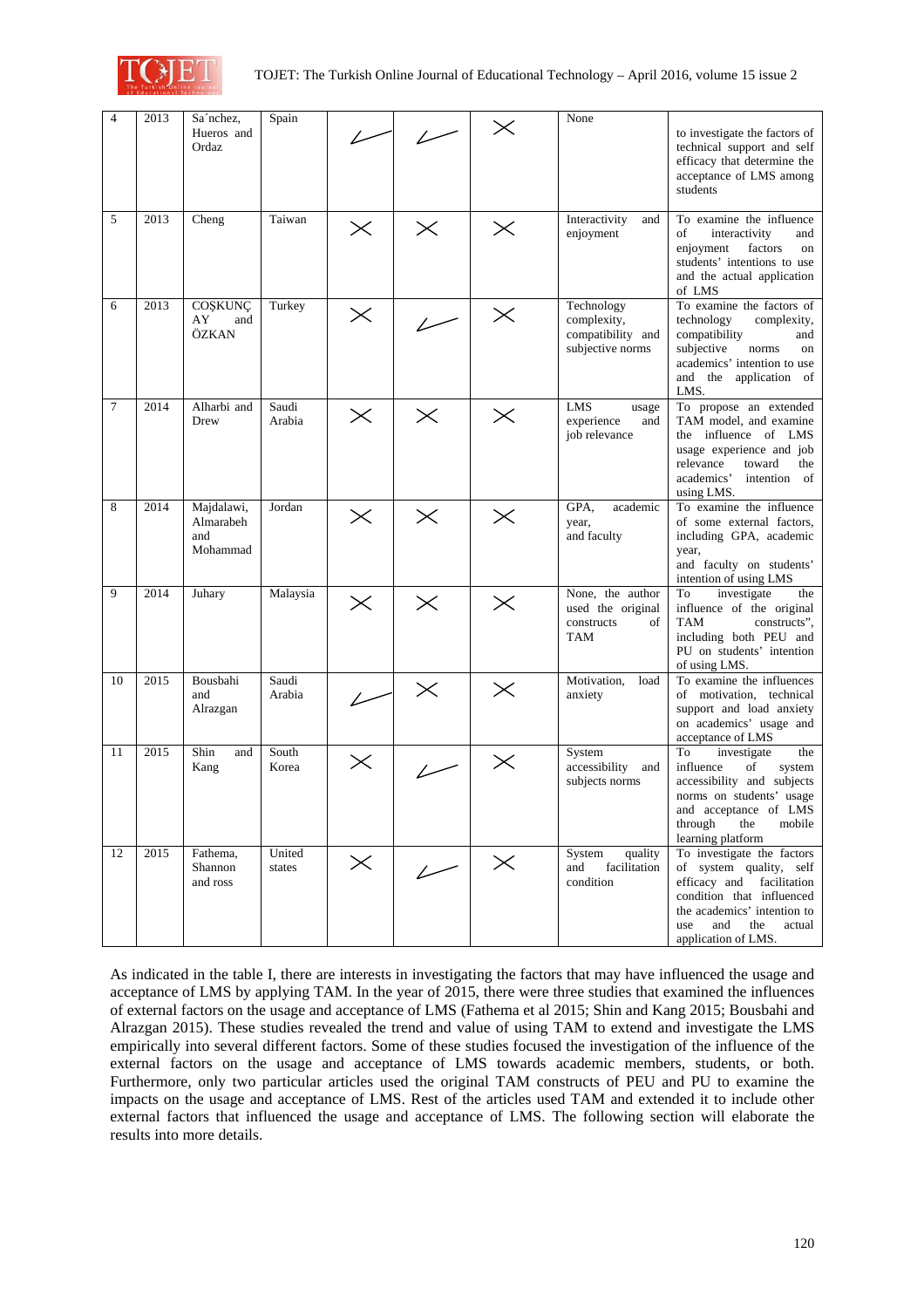

#### **DISCUSSION**

#### *A- The factors that influenced usage and acceptance of LMS:*

Based on the meta-analyses that has been summarized in table I, it is clear that several different external factors and their influences on the usage and acceptance of LMS have been investigated by using TAM. Some examples of these factors are instructional design, enjoyment, self efficacy, motivation, load anxiety, system actability and along with other factors. However, it is notable that some of the external factors, including enjoyment and self efficacy are used in several studies.

Most developing countries did not experience a successful implementation of the LMS system, hence the system could not apply its complete potential in these countries and resulted in partial or full failure. (Borstorff and Lowe, 2007; Khan et al, 2010; Saeedikiya et al, 2010). In the African continent, Ssekakubo et al (2011) carried out investigations across 5 universities and found the possible reasons that induced the failure of LMS, namely low familiarity, trouble to operate, insufficient support, little knowledge in ICT area among students, and poor marketing strategy. Based on the meta-analyses conducted herein, some of the failures in implementing LMS are low comfort level with the technology or low self efficacy, and insufficient technical support as stated by Ssekakubo et al (2011), have been examined by Sa'nchez et al (2013), COSKUNCAY and ÖZKAN (2013), and Bousbahi and Alrazgan (2015).

On the other hand, there were institutes implemented LMS in developed countries and successfully enjoyed its enormous advantages (Paulsen, 2003). Therefore, it is no surprise that most of the studies shown in the table I are focused toward developing countries, including Jordan, Saudi Arabia, United Arab Emirate, Malaysia and among others. Furthermore, these countries aimed to increase the utilizations of LMS among its users as the implementation of LMS has not been successful (Ssekakubo et al ,2011: Bousbahi and Alrazgan, 2015). However, the implementation of LMS cannot be successful until unless there are investigations into the factors that may have prohibited and prevented end-users, both students and academics, from using LMS. Adzharuddin & Ling (2013) reported on the importance of knowing the factors that changed the perception of students' toward a technology, because this will directly aid the academicians and administrators to attract increased number of students that preferred the learning environment that directly utilized a technology.

In Saudi Arabia, many studies have confirmed that the utilization of LMS was below the satisfactory level (Woods et al, 2004; Al-Judi, 2011; Bousbahi and Alrazgan, 2015). It is believed that some of the factors such as technical support, self efficacy and instructional design of LMS, as stated by Asiri et al (2012), may influence on the LMS usage. As indicated in the meta-analyses, only two studies are using TAM to probe and examine some factors that may influence the LMS usage in Saudi Arabia. Alharbi and Drew (2014) pioneered the research work on TAM that operated with many external variables, namely, user experience of LMS, job relevancy to investigate factors influencing on academic members' behavior intention to use LMS. Results showed that these factors either directly or indirectly influence on academic behavior intention to use LMS. Thereafter, Bousbahi and Alrazgan (2015) reported an alternative study involving external factors for TAM, including load anxiety; motivation and organization support, to examine the impacts of the these external factors on faculty members' usage and acceptance of LMS . Results showed that these external factors play a significant role in influencing the perception of usefulness of LMS among them. Both studies clearly demonstrated that external factors significantly influenced the academicians' perception toward the use of LMS. However, the studies by Alharbi and Drew (2014) and Bousbahi and Alrazgan (2015) did not unveil the behavior of students toward LMS, and concurrently failed to include some important factors suggested by Asiri et al (2012), namely technical support, self efficacy and instructional design for the usage and acceptance of LMS. Interestingly, based on the metaanalyses shown in table I , the three factors that believed to be barriers, have not yet investigated empirically and simultaneously together using TAM not only in Saudi context, but even globally. Therefore, there is a need to conduct an empirical investigation into these factors to find out whether these factors influence on students' intention to use and their actual use of LMS.

It is also notable from the table that even though there is a trend moving towards the usage of TAM to investigate the factors that influence the usage and acceptance of LMS, it is still considered insufficient amount of studies for TAM compared to other technologies, namely e-learning, digital technologies and others. As reported by Park (2009), usage of TAM was rapidly increasing as an explanatory tool to investigate the elearning process, however applying TAM to predict LMS did not receive much attention so far (Psycharis et al, 2011; as cited in Alharbi and Drew, 2014). Therefore, there is a need for more researches to probe into the factors that may influence the LMS usage by applying TAM.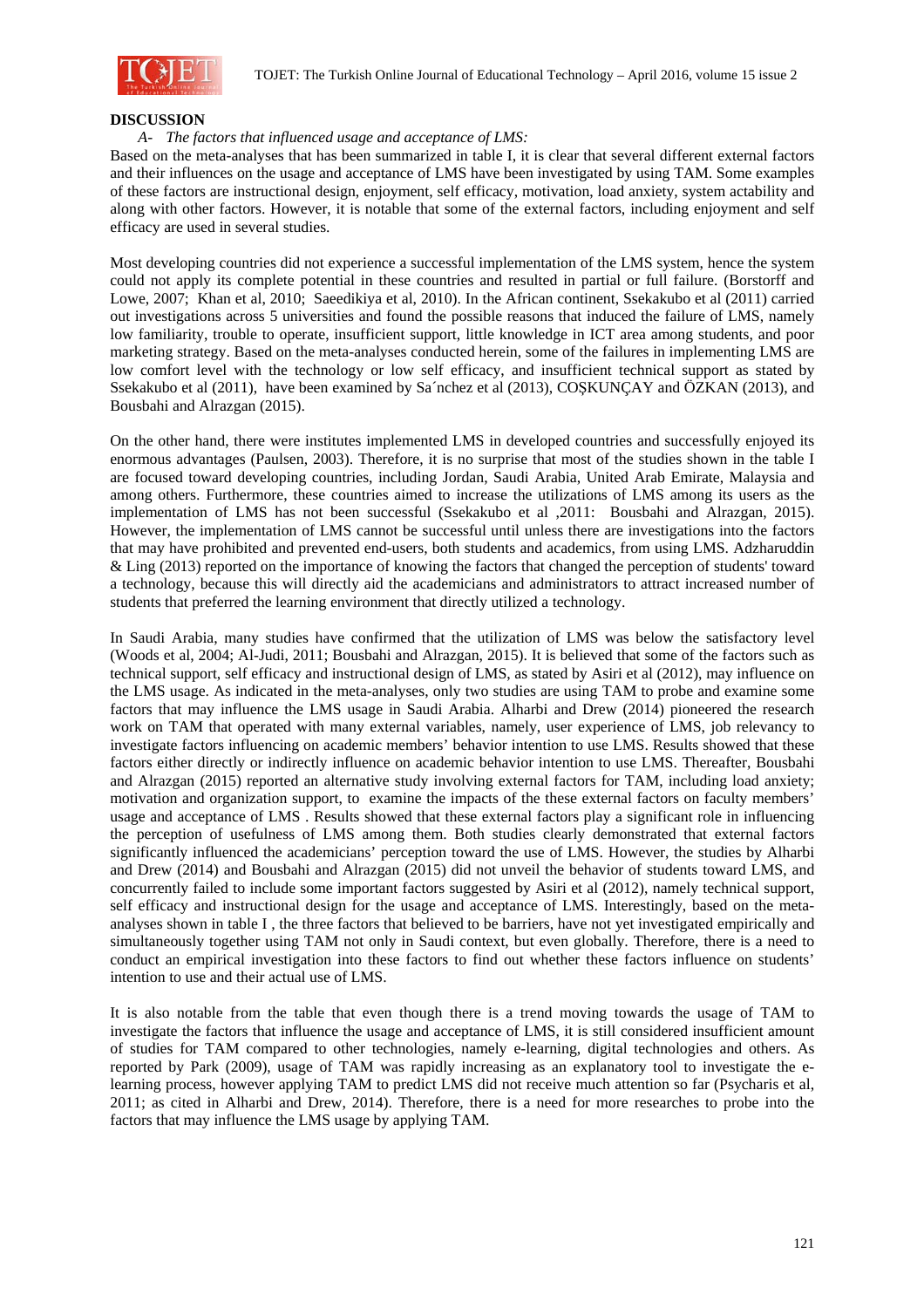

## *B- The potential benefits of LMS and the importance of empirically examining the factors:*  Benefits of LMS

The advantages of applying LMS was reported by Alecu et al (2011), namely easier learning compared to traditional classroom learning, creates interactive and collaborative learning experiences among students, facilitates learning at own pace, very flexible learning system, and students gain access to latest materials.

The advantages of LMS also affect institutions and academicians. Due to the benefits of reduced cost, higher efficiency, flexibility, scalability, accessibility, and improved learning experience, educational institutions in developing countries are actively implementing LMS system (Borstorff and Lowe, 2007; Cavus et al, 2007; Welsh et al, 2003). Similarly, academicians/instructors recognize the advantages of LMS and the possibility of improving learning experiences of students (O'Leary and Ramsden, 2002). Furthermore, LMS also inherently motivates the students in a positive manner (de Lange et al., 2003; Follows, 1999; Potter and Johnston, 2006). On the other hand, it is important to understand that dedicated involvement with LMS is required to enjoy its enormous benefits. Klobas and McGill (2010) reported in a study that active involvement from students was required to observe a successful implementation of LMS. In other word, the benefits of LMS are directly proportional to the intensity of the involvement of the students (Klobas and McGill, 2010). As mentioned earlier, involving students and even instructors with LMS and increasing its utilization cannot be achieved without a proper understanding and a deep investigation into the factors that may influence on them with LMS use. Therefore, the meta-analyses that are shown in the table I, shows the more efforts toward investigating into the factors that my influence on LMS use and acceptance, as they aim to increase the utilization and the involvement of LMS by empirically understanding the factors that my influence on their users to accept LMS. Furthermore, many gaps related to the factors that need to be studied have been identified, where the suggestions will be discussed in the following section.

### **FURTHER SUGGESTIONS**

It is clear that even though LMS is implemented in some developing countries to support the learning and teaching activities, the utilization of LMS is still below the satisfactory level. Therefore, there is a move towards investigating into the factors that may prevent or decrease the utilization of LMS among its users. Examining empirically the impact of some external factors that may lead to better and increased utilizations of LMS, hence gain the huge benefits of LMS as mentioned earlier. The review of the previous studies herein examined the impact of various factors on LMS usage and acceptance and revealed the factors that have already investigated and those that are not investigated. For example, in Saudi Arabia, there is a believe that technical support, self efficacy and instructional design of LMS are the factors that may prevent or decrease the utilization of LMS among its users. Based on the review, it is clear that these specific factors have not been empirically and simultaneously examined with TAM. Furthermore, it is a fact that some of these factors have been investigated individually or with other factors (self efficacy and technical support). Therefore, there is a need to empirically probe into these factors to provide a better understanding about its influences on LMS usage and acceptance. In the same regards, Ssekakubo et al (2011) identified the reasons of LMS failure, namely a low comfort level with the technology, the usability issues of LMS, insufficient technical and user support, high rates of illiteracy of ICT among students, and the poor marketing strategy. These particular factors have not been empirically and simultaneously examined by using TAM. In general, this review has provided researchers and even developers of LMS with many gaps that have not been empirically examined, and also revealed the factors that influenced the usage and acceptance of LMS. Therefore, the present review is considered as a benchmark where a researcher can start empirical probing into the factors that have not been investigated by using TAM, hence, increasing the utilization of LMS and even involvement that will result in gaining its huge benefits.

### **CONCLUSION**

This paper has performed an end-to-end review on the literatures and revealed a shifting trend towards the investigation of the factors that may influence the usage and acceptance of LMS by applying TAM. It was found that the factors that were mostly investigated are enjoyment and self efficacy, while other factors have rarely been examined by using TAM. Part of the study, it was found that LMS provides its users, irrespective of students or instructors, with numerous benefits. However, those benefits cannot be gained without the maximum utilization and involvement with LMS, which inherently requires understanding and investigation into the factors that may influence the usage and acceptance of LMS among its users. Most importantly, this review provided researchers with many new information on the factors that have not been investigated, and also on those which were already examined within LMS by using TAM. Further investigations regarding the factors that may influence the LMS usage, using TAM are needed, because of its lacking literatures compared to other technologies, namely e-learning and other technologies.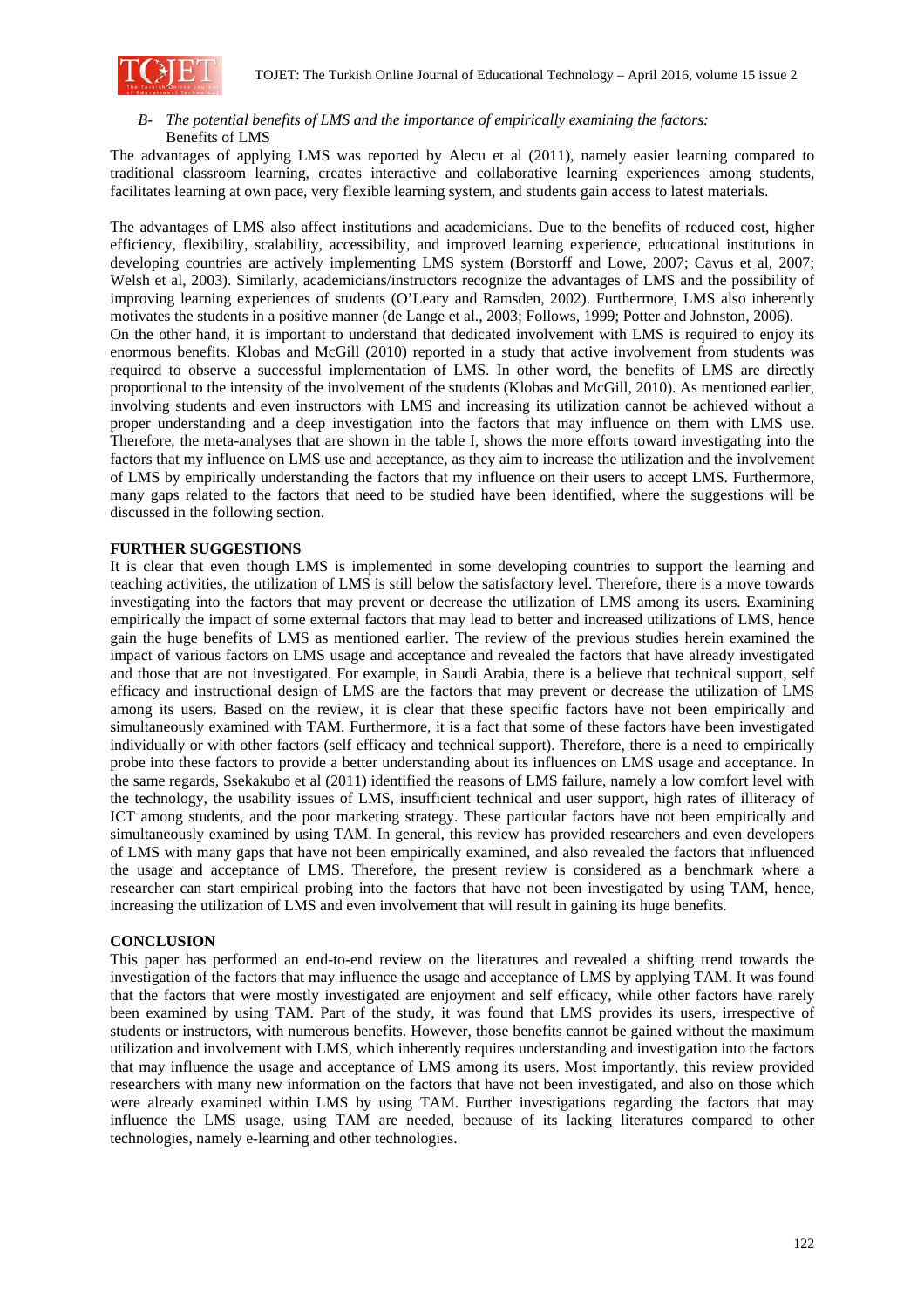

### **REFERENCES**

- Abdallah, S. (Ed.). (2010). ICT Acceptance, Investment and Organization: Cultural Practices and Values in the Arab World: Cultural Practices and Values in the Arab World. IGI Global.
- Adams, D. A., Nelson, R. R., & Todd, P. A. (1992). Perceived usefulness, ease of use, and usage of information technology: a replication. MIS quarterly, 227-247.
- Adzharuddin, N. A., & Ling, L. H. (2013). Learning Management System (LMS) among University Students: Does It Work. International Journal of e-Education, e-Business, e-Management and e-Learning, 3(3), 248-252.
- Alecu, I. N., Marcuta, L., Marcuta, A., & Angelescu, C. (2011). The role of an E-learning platform in the sustainable development of the online learning at the University of Agricultural Sciences and Veterinary Medicine. Distance Learning Department, Bucharest, Scientific Papers Series–Management, Economic Engineering in Agriculture and Rural Development, 11(2), 5-8.
- Asiri, M. J., bt Mahmud, R., Bakar, K. A., & bin Mohd Ayub, A. F. (2012). Factors influencing the use of learning management system in Saudi Arabian Higher Education: A theoretical framework. Higher Education Studies, 2(2), p125.
- Alharbi, S., & Drew, S. (2014). Using the technology acceptance model in understanding academics' behavioural intention to use learning management systems. learning, 5(1).
- Almarashdeh, I. A., Sahari, N., Zin, N. A. M., & Alsmadi, M. (2011). Acceptance of learning management system: A comparison between distance learners and instructors. Advances in Information Sciences and Service Sciences,  $3(5)$ .
- Al-Busaidi, K. A., & Al-Shihi, H. (2010). Instructors' Acceptance of Learning Management Systems: A Theoretical Framework. Communications of the IBIMA, 2010, 2010.
- Al-Judi, M. G. (2011, February). Enhancement of the performance of Taif University staff members in the area of information technology: A training need assessment. In 2nd international conference of e-learing and distance education: unique learning for next generation (pp. 21-24).
- Al-hawari, M. A., & Mouakket, S. (2010). The influence of technology acceptance model (TAM) factors on students'e-satisfaction and e-retention within the context of UAE e-learning. Education, Business and Society: Contemporary Middle Eastern Issues, 3(4), 299-314.
- Al-Aulamie, A., Mansour, A., Daly, H., & Adjei, O. (2012, June). The effect of interinsic motivation on learners' behavioural intention to use e-learning systems. In 2012 International Conference on Information Technology Based Higher Education and Training (ITHET).
- Barker, A. M. (2003). Faculty development for teaching online: Educational and technological issues.
- Bandura, A. (1986). *Social foundations of thought and action: A social cognitive theory*. Prentice-Hall, Inc.
- Bonk, C. J., Lee, M. M., & Reynolds, T. H. (Eds.) (2009). Preface.A special passage through Asia e-learning. Chesapeake, VA: AACE, 2009.
- Bousbahi, F., & Alrazgan, M. S. (2015). Investigating IT Faculty Resistance to Learning Management System Adoption Using Latent Variables in an Acceptance Technology Model. The Scientific World Journal, 2015.
- Borstorff, P. C., & Lowe, S. K. (2007). Student perceptions and opinions toward e-learning in the college environment. Academy of Educational Leadership Journal, 11(2), 13.
- Brown, I. T. (2002). Individual and technological factors affecting perceived ease of use of web-based learning technologies in a developing country. The Electronic Journal of Information Systems in Developing Countries, 9.
- Carnwell, R., & Daly, W. (2001). Strategies for the construction of a critical review of the literature. Nurse education in practice, 1(2), 57-63.
- Cavus, N., Uzunboylu, H., & Ibrahim, D. (2007). Assessing the success rate of students using a learning management system together with a collaborative tool in web-based teaching of programming languages. Journal of educational computing research, 36(3), 301-321.
- Curtis, D. D., & Lawson, M. J. (2001). Exploring collaborative online learning. Journal of Asynchronous learning networks, 5(1), 21-34.
- Cheng, Y. M. (2014). Roles of interactivity and usage experience in e-learning acceptance: a longitudinal study. International Journal of Web Information Systems, 10(1), 2-23.
- Chau, P. Y. (1996). An empirical assessment of a modified technology acceptance model. Journal of management information systems, 185-204.
- Chang, V. (1999). Evaluating the effectiveness of online learning using a new web based learning instrument. In Proceedings Western Australian Institute for Educational Research Forum.
- Chuttur, M. Y. (2009). Overview of the technology acceptance model: Origins, developments and future directions. Working Papers on Information Systems,9(37), 9-37.
- Colling, J. (2003). Demystifying the clinical nursing research process: The literature review. Urologic Nursing, 23(4), 297.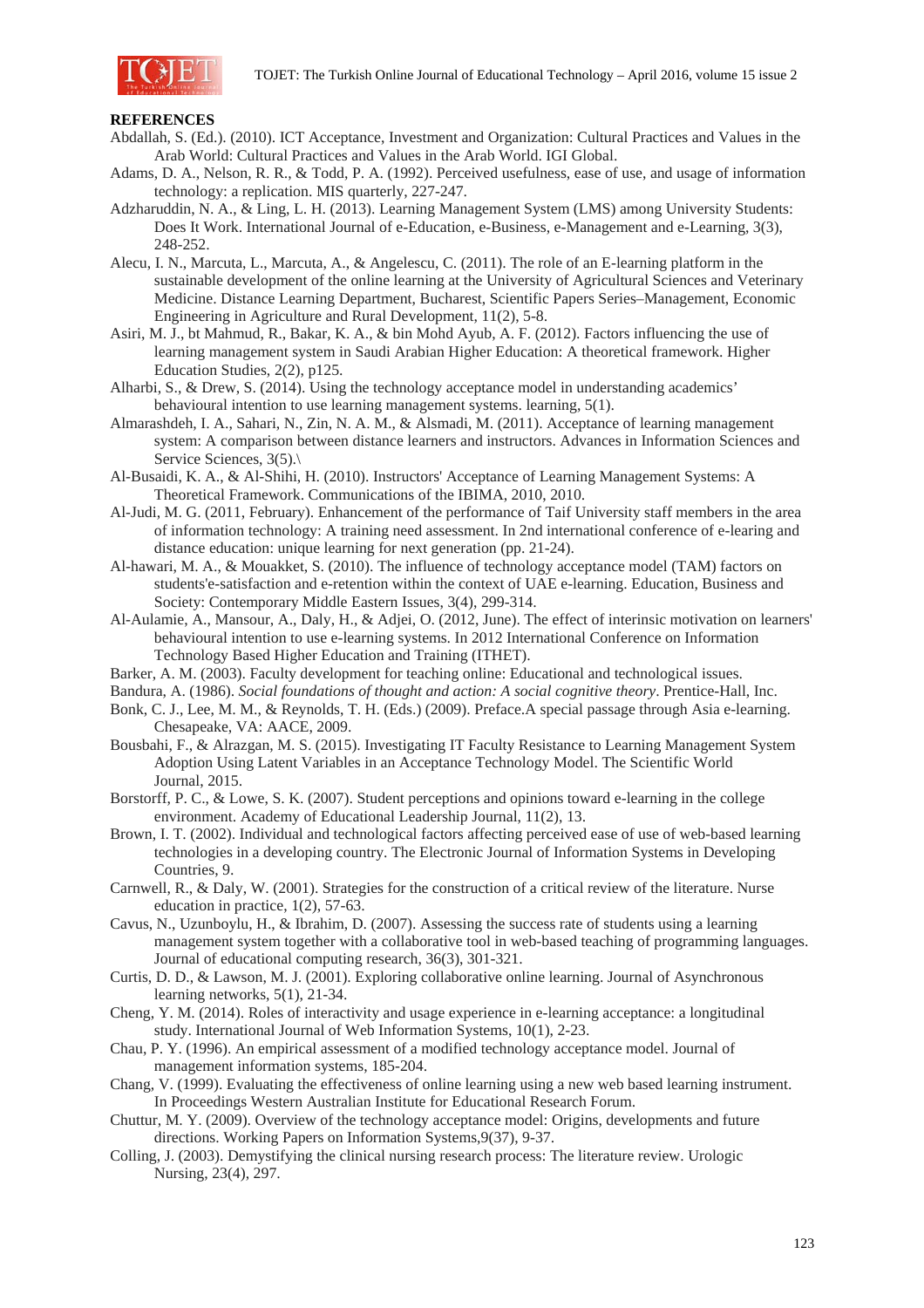

- Compeau, D. R., & Higgins, C. A. (1995). Computer self-efficacy: Development of a measure and initial test. MIS quarterly, 189-211.
- Coskuncay, D., & Ozkan, S. (2013). A Model for Instructors' Adoption of Learning Management Systems: Empirical Validation in Higher Education Context. Turkish Online Journal of Educational Technology-TOJET, 12(2), 13-25.
- Dagger, D., O'Connor, A., Lawless, S., Walsh, E. and Wade, V.P. (2007), "Service-oriented e-learning platforms: from monolithic systems to flexible services", IEEE Internet Computing, 11 (3), 28-35.
- Davis, F. D. (1989). Perceived usefulness, perceived ease of use and user acceptance of information technology. MIS Quarterly, 13(3), 319–340.
- Davis, F. D., Bagozzi, R. P., & Warshaw, P. R. (1989). User acceptance of computer technology: a comparison of two theoretical models. Management science, 35(8), 982-1003.
- De Lange, P., Suwardy, T., & Mavondo, F. (2003). Integrating a virtual learning environment into an introductory accounting course: determinants of student motivation. Accounting Education, 12(1), 1-14.
- Dutta, S. &Mia,I (2011). The global information technology report 2010–2011. Geneva: World Economic Forum. Retrieved from http://www3.weforum.org/docs/WEF\_GITR\_Report\_2011.pdf
- Fathema, N., Shannon, D., & Ross, M. (2015). Expanding The Technology Acceptance Model (TAM) to Examine Faculty Use of Learning Management Systems (LMSs) In Higher Education Institutions. Journal of Online Learning & Teaching, 11(2).
- Follows, S. B. (1999). Virtual learning environments. THE Journal (Technological Horizons In Education), 27(4), 100.
- Grandon, E. E., Alshare, K., & Kwun, O. (2005). Factors influencing student intention to adopt online classes: A cross-cultural study. Journal of Computing Sciences in Colleges, 20(4), 46-56.
- Goh, W. W., Hong, J. L., & Gunawan, W. (2013). Exploring Students' Perceptions of Learning Management System: An Empirical Study Based on TAM. IEEE International Conference on Teaching, Assessment and Learning for Engineering (TALE), (pp. 367-327). Bali Dynasty Resort, Kuta, Indonesia.
- Hart, C. (1998). Doing a literature review: Releasing the social science research imagination. Sage.

Hayashi, A., Chen, C., Ryan, T., & Wu, J. (2004). The role of social presence and moderating role of computer self efficacy in predicting the continuance usage of e-learning systems. Journal of Information Systems Education, 15, 139-154.

- Hofmann, D. W. (2002). Internet-based distance learning in higher education. Tech Directions, 62(1), 28–32.
- Igbaria, M. (1990). End-user computing effectiveness: A structural equation model. Omega, 18(6), 637-652.
- Jones, james g.; morales, cesareo; knezek, gerald a.(2005). 3-dimensional online learning environments: examining attitudes toward information technology between students in internet-based 3-dimensional and face-to face classroom instruction, educational media international, 42 (3), 219–236.
- Juhary, J. (2014). Perceived usefulness and ease of use of the learning management system as a learning tool. International Education Studies,7(8), p23.
- Khan, G. F., Moon, J., Rhee, C., & Rho, J. J. (2010). E-government skills identification and development: Toward a staged-based user-centric approach for developing countries. Asia Pacific Journal of Information Systems, 20(1), 1-31.
- Klobas, J. E., & McGill, T. J. (2010). The role of involvement in learning management system success. Journal of Computing in Higher Education, 22(2), 114-134.
- Majadlawi, Y., Almarabeh, T., & Mohammad, H. (2014). Factors affecting students' usage of learning management system at The University of Jordan. Life Science Journal, 11(6), 666-671.
- Marakas, G. M., Yi, M. Y., & Johnson, R. D. (1998). The multilevel and multifaceted character of computer self-efficacy: Toward clarification of the construct and an integrative framework for research. Information systems research, 9(2), 126-163.
- Miller, M. D., Ranier, R. K., & Corley, J. K. (2003). Predictors of engagement and participation in an on-line course. Online Journal of Distance Learning Administration, 6(1).
- Mirani, R., & King, W. R. (1994). Impacts of end-user and information center characteristics on end-user computing support. Journal of Management Information Systems, 11(1), 141–166.
- Nof, L., & Hill, C. (2005). On the Cutting Edge–A Successful Distance PhD Degree Program: A Case Study. The Internet Journal of Allied Health Sciences and Practice, 3(2).
- O'Leary, R., & Ramsden, A. (2002). Virtual learning environments. Learning and Teaching Support Network Generic Centre/ALT Guides, LTSN. Retrieved July, 12, 2005.
- Paulsen, M. F. (2003). Experiences with learning management systems in 113 European institutions. Journal of Educational Technology & Society, 6(4), 134-148.
- Park, S. Y. (2009). An analysis of the Technology Acceptance Model in understanding university students' behavioral intention to use e-learning. Educational Technology & Society, 12 (3), 150–162.
- Picciano, A. G. (2001). Distance learning: Making connections across virtual space and time. Merrill Prentice Hall.